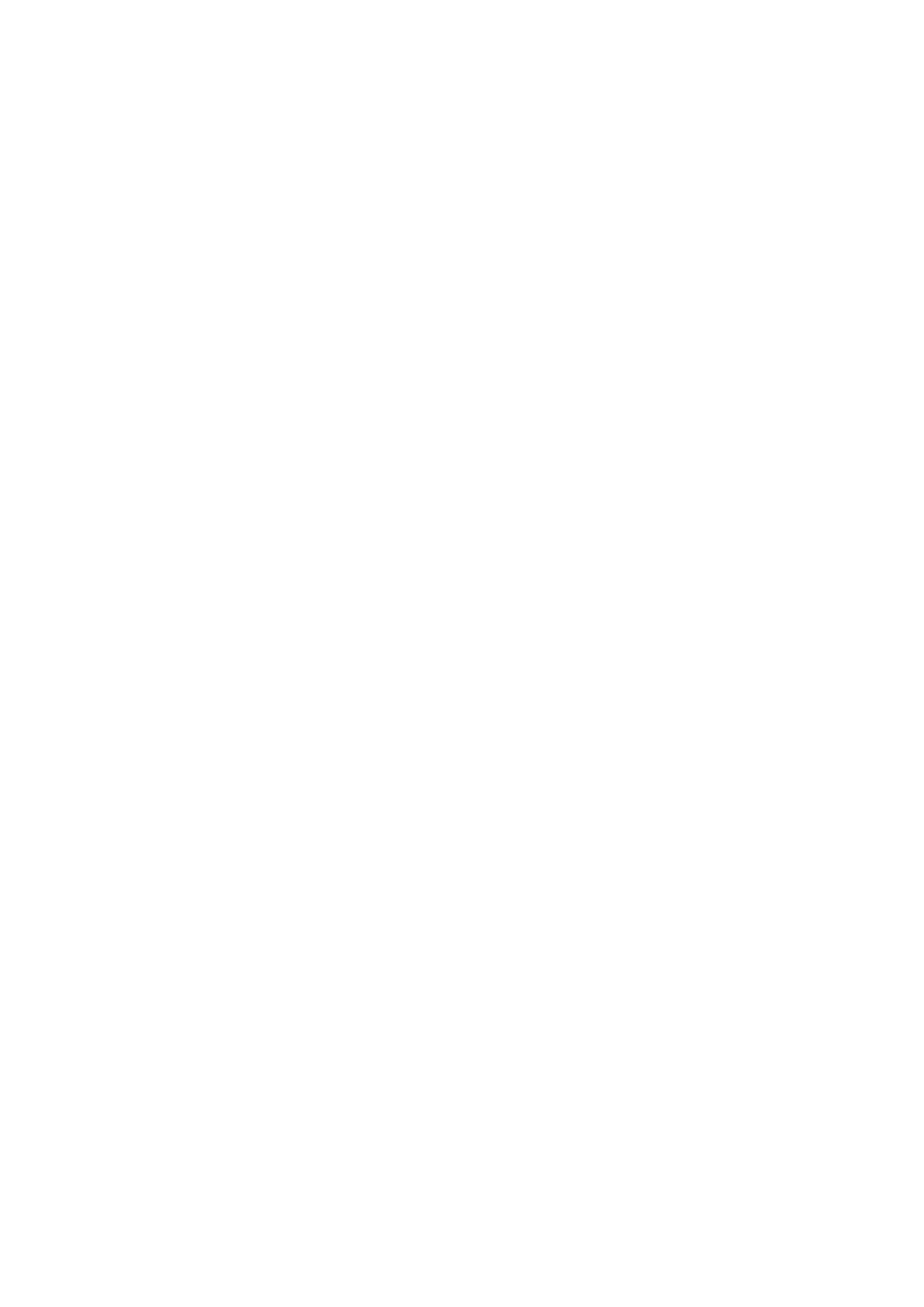### **Revised Format for the ASCOBANS Annual National Reports**

### **General Information**

| Name of Party: FRANCE | Period covered: 2009       |
|-----------------------|----------------------------|
|                       | Date of report: April 2010 |

| Report submitted by:                                  |                                                                    |
|-------------------------------------------------------|--------------------------------------------------------------------|
| Name: Hassani Sami                                    | <b>Function: Delegate</b>                                          |
| Organization: LEMM Oceanopolis                        | Address: Port de Plaisance du Moulin Blanc,<br>29200 Brest, France |
| Telephone / Fax: + 33 298 344 052<br>+ 33 298 344 069 | Email: sami.hassani@oceanopolis.com                                |
|                                                       |                                                                    |

Any changes in coordinating authority or appointed member of advisory committee

### **Include only organizations on agreement area**

Centre de Recherche sur les Mammifères Marins, Université de La Rochelle, La Rochelle CRMM/ULR [olivier.vancanneyt@univ-lr.fr](mailto:olivier.vancanneyt@univ-lr.fr)

Centre de la Mer Côte Basque/ Muséum National d'Histoire Naturelle MNHN/CMCB [contact@ermma.fr](mailto:contact@ermma.fr) ; [ikercastege@yahoo.fr](mailto:ikercastege@yahoo.fr)

Groupe d'Etude des Cétacés du Cotentin et des mammifères marins de la mer de la Manche, Cherbourg GECC [gecc@wanadoo.fr](mailto:gecc@wanadoo.fr)

Groupe d'Etude de la Faune Marine Atlantique, Cap-Breton GEFMA [alexandre.dewez@free.fr](mailto:alexandre.dewez@free.fr)

Groupe Mammalogique Normand, Caen GMN [groupemammalogiquenormand@orange.fr](mailto:groupemammalogiquenormand@orange.fr)

Institut Français pour l'Exploitation de la Mer, Brest Ifremer [yvon.morizur@ifremer.fr](mailto:yvon.morizur@ifremer.fr)

Laboratoire d'Etude des Mammifères Marins, Océanopolis, Brest LEMM [sami.hassani@oceanopolis.com](mailto:sami.hassani@oceanopolis.com)

Littoral, Envisonnement et Sociétés, CNRS Université de La Rochelle, La Rochelle LIENSs/ULR [vincent.ridoux@univ-lr.fr](mailto:vincent.ridoux@univ-lr.fr)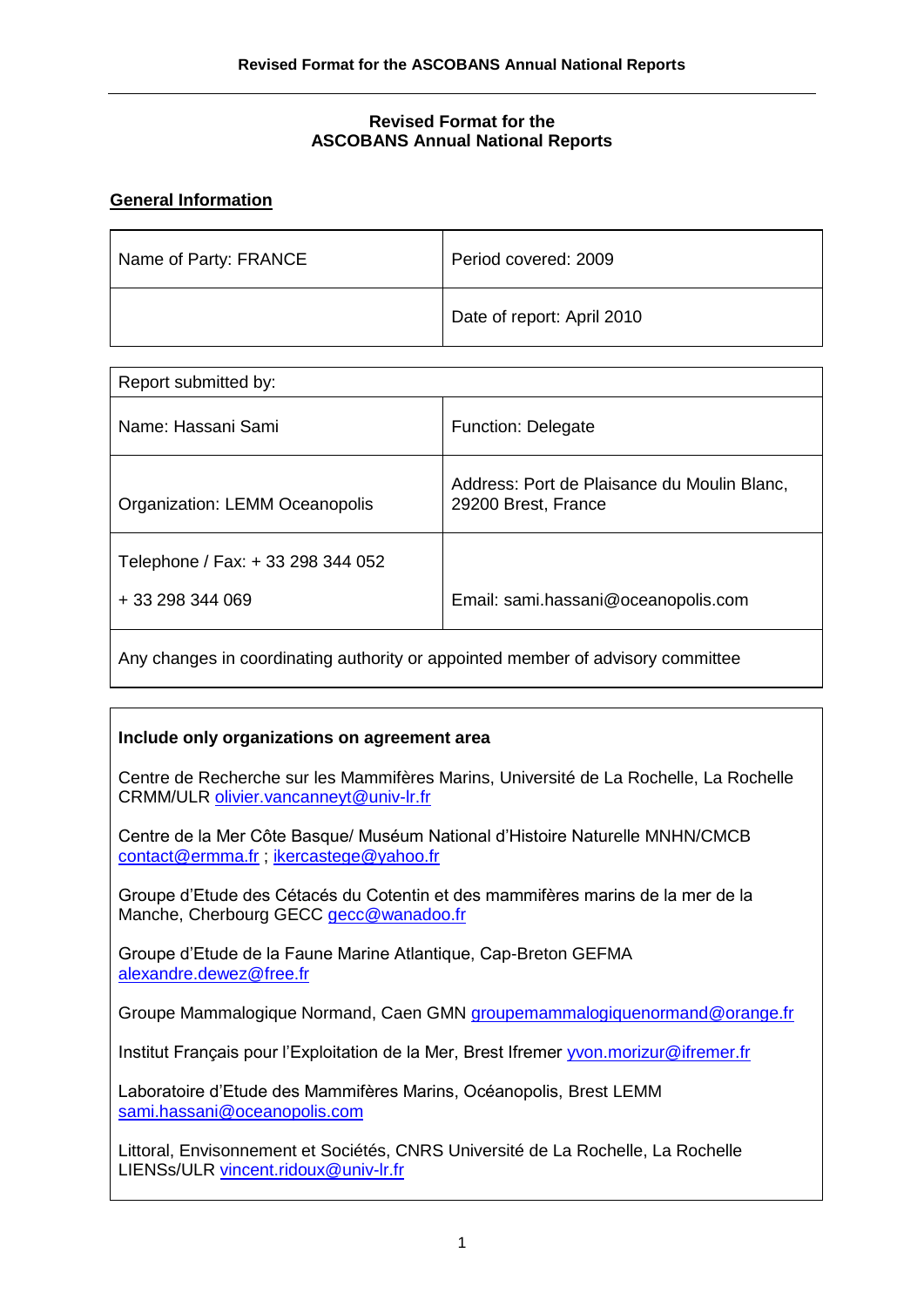Observatoire pour la Conservation et l'Etude des Animaux et Milieux Marins OCEAMM [oceamm@orange.fr](mailto:oceamm@orange.fr)

Parc naturel marin d'Iroise, Agence des Aires Marines Protégées PNMI [philippe.le](mailto:philippe.le-niliot@aires-marines.fr)[niliot@aires-marines.fr](mailto:philippe.le-niliot@aires-marines.fr)

List of national authorities, organizations, research centres and rescue centres active in the field of study and conservation of cetaceans, including contact details

### **NEW Measures / Action Towards Meeting the Objectives of the Conservation and Management Plan and the Resolutions of the Meeting of Parties**

Please feel free to add more rows to tables if the space provided is not sufficient.

### *A. HABITAT CONSERVATION AND MANAGEMENT*

### **1 Direct Interaction with Fisheries**

Investigations of methods to reduce bycatch

Pilot study in Iroise sea (EC 812/2004): species and level of by-catch + implementation of 3 acoustic deterrents (Aquamark, VO2, DDD) ; Iroise Marine Protected Area/Ifremer/Ocenopolis/Local fisherman representative are the participants involved in this study. The final report is available through internet; the biological results are poorly significant due to the low bycatch in that part of area VII. The real costs of equipments have been evaluated after one year of experiments.

The fishing Industry worked to prepare an observer programs (Filmancet) dedicated to set nets in the Channel, the aim is to determine the level of by-catch in this area and to test acoustic deterrents (decision of the National Committee of the Fisheries (CNPMEM: French industry) and the National Head of the Fisheries (French administration)). The Ministry of fisheries will also dedicate some additional observations on vessels in 2009 included in the project Obsmer. All those observation programs planned by the Fishing Industry, the ministry of Fisheries and Ifremer have started in 2009 in the area VII in order to determine seasons, fishing grounds and fisheries having the highest bycatch rate. A standardization of a protocol for all the observation programs has been done by the IFREMER and the CRMM/ULR in 2009 the tasks will be similar in all the observations at sea (whatever is the regulation asking for observers). This means that cetacean bycatch is now recorded now for all gears and fisheries when observers are on board. An intermediate report is available, it shows a low bycatch rate at least in the western channel.

Following the EU NECESSITY project to reduce cetacean by-catch in pelagic trawl fisheries, experiments of the acoustic deterrent CETASAVER on commercial vessels were carried on in 2007, 2008 and 2009 by Ifremer and the fishing industry. The methodology consists in having combined tows to compare control tows and test tows in several trips in the sea bass fisheries. A report has been published on internet by Morizur et al. (2008) (http://www.ifremer.fr/docelec/notice/2008/notice4506.htm)

Implementation of methods to reduce bycatch

Modification of practices in pelagic trawling (headline at 5 m depth)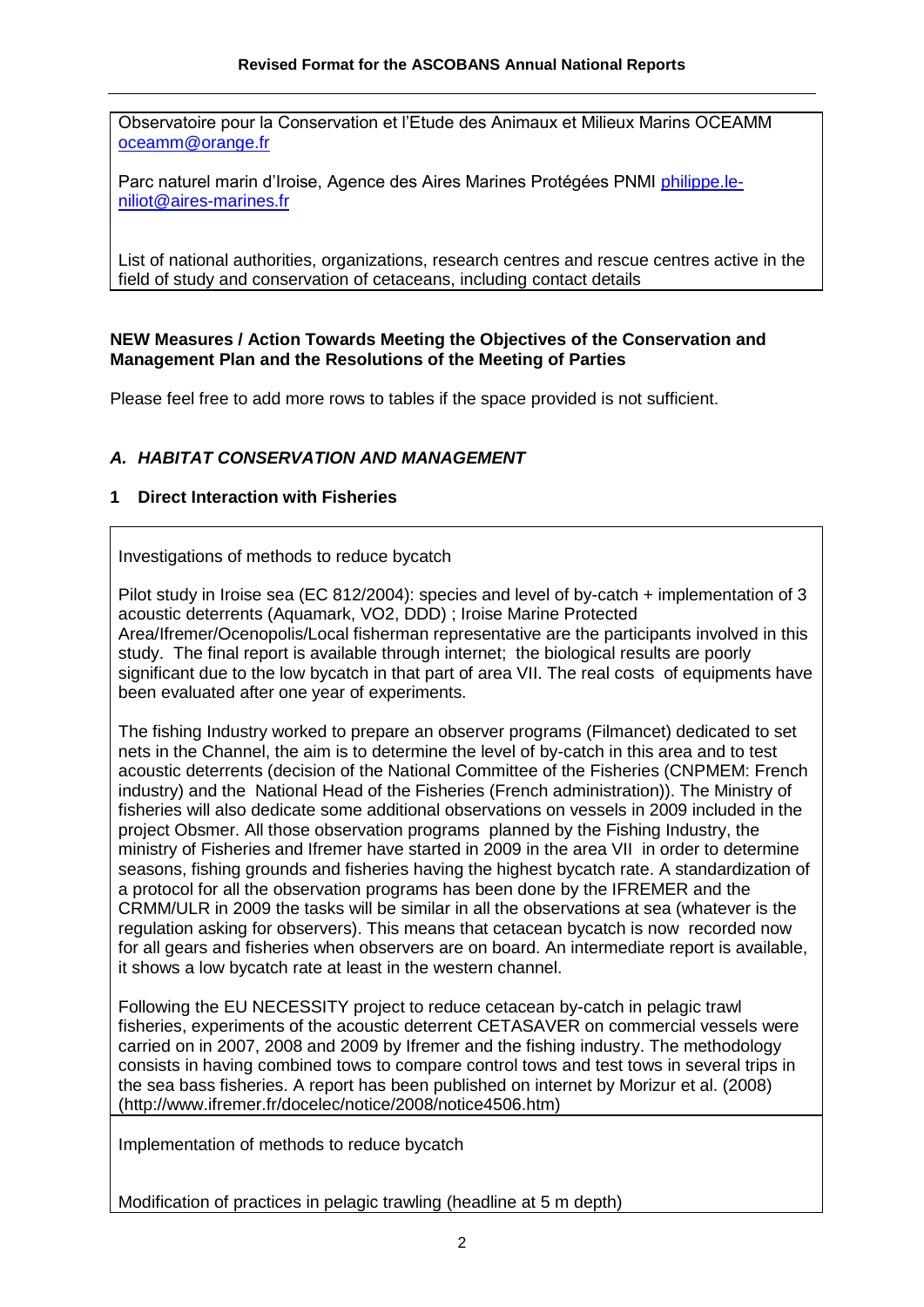Please provide any other relevant information, including bycatch information from opportunistic sources.

#### **Estimates of by-catch in set net and pelagic trawl fisheries**

Observers for the EC regulation (n° 812/2004) are deployed for vessels greater than 15 meters and through pilot studies for vessels less than 15 m. As it is not possible to put observers on boats less than 8m for security reason, a correction has been used by using a relationship between vessel size and length of nets.

The table below brings the2008 bycatch estimates available for pelagic trawl fisheries and set nets observed under the Reg 812/2004 (national report delivered in 2008;

| <b>Species</b>            | <b>Estimated</b> | Area                | Notes (type of fishery, |
|---------------------------|------------------|---------------------|-------------------------|
|                           | number of by-    | (ICES area or more  | effort, seasonal        |
|                           | caught animals   | detailed)           | variations, etc.)       |
| Phocoena                  | 350              | VIIIa,b             | Set net (all size       |
| phocoena                  |                  |                     | vessels) (all the year) |
| <b>Stenella</b>           | 50               | VIIIa,b             | Set net (all size       |
| coeruleolba               |                  |                     | vessels) (all the year) |
| <b>Stenella</b>           | 0                | VII&VIII            | pelagic trawling        |
| coeruleoalba              |                  |                     | (summer)                |
|                           |                  |                     |                         |
| Delphinus delphis         | 100              | VIIIa,b             | Set net (all size       |
|                           |                  |                     | vessels) (all the year) |
|                           | 300              | <b>VII&amp;VIII</b> | pelagic trawling        |
| Delphinus delphis         |                  |                     | (winter mainlyr)        |
| <b>Tursiops truncatus</b> | 0                | VII&VIII            | pelagic trawling        |
|                           |                  |                     | (summer)                |
| Globicephala              | (90)             | VII&VIII            | pelagic trawling        |
| melas                     |                  |                     | (summer)                |
|                           |                  |                     |                         |

*( ) indicates an estimate raised from only one incident with a high extrapolation factor.*

An increase of common dolphin bycatch has been observed in august 2009 in some sampled trips of the tuna pelagic trawling. Difficulties to find tuna may have increase some risk of bycatch.

**In addition, please attach or provide link to your country's Report under EC Regulation 812/2004.**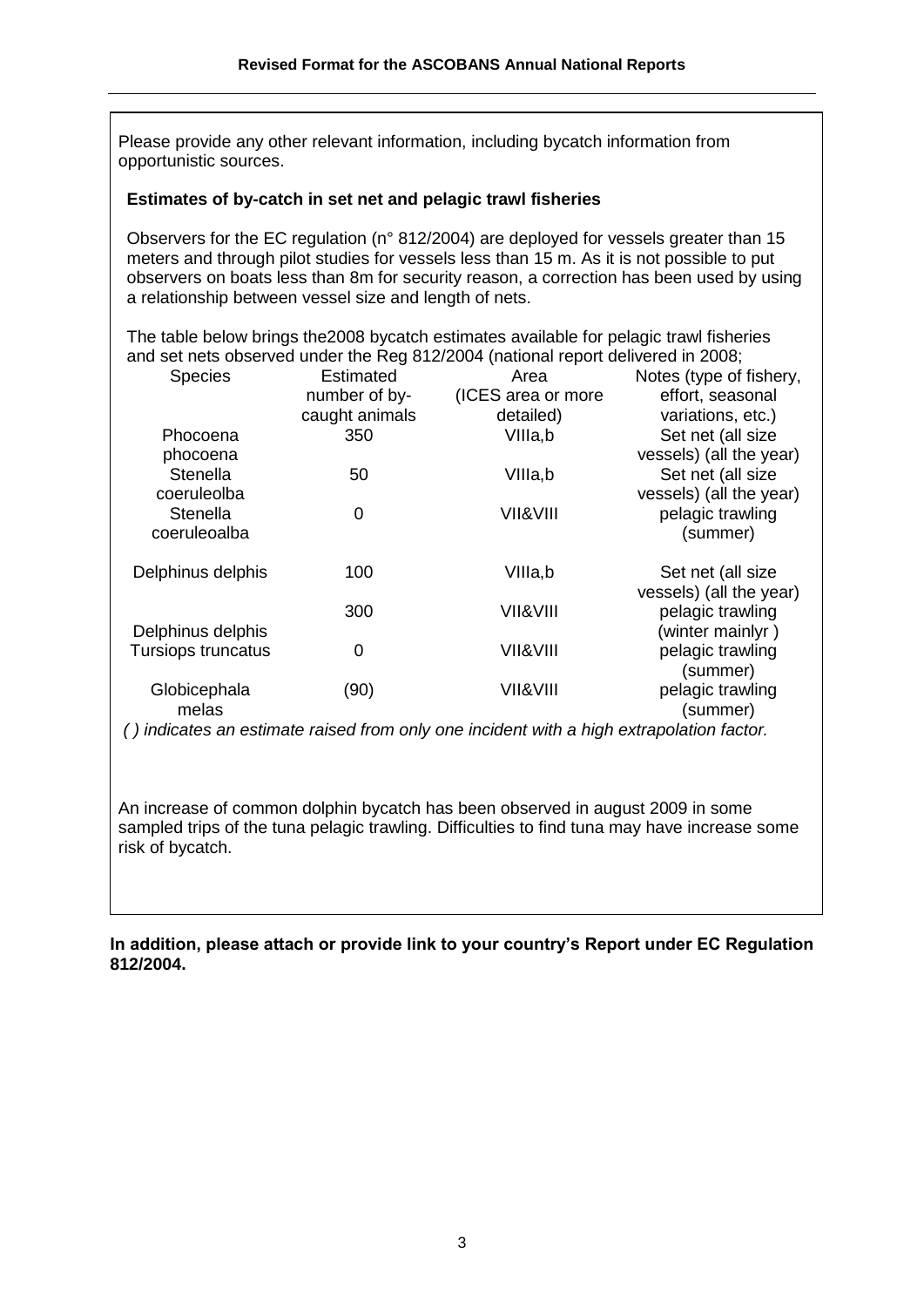# **2 Reduction of Disturbance**

### **2.1 Anthropogenic Noise**

Please reference and briefly summarise any studies undertaken

A study (bibliography, part of a post-doc work) is currently under way for refining the (sonar/seismics) risk threshold definition, in terms of parameters (species, frequencies, signals). Models for predicting the radiated level of sonar and seismic systems are being improved.

The pinger (CETASAVER) directional pinger is experimented on trawls iis now commercialized.

A new acoustic deterrent device prototype using wideband signals at moderate levels with random frequency content and devoted to seismic surveys has been developed by Ifremer and installed for tests on an oceanographic vessel. Limited trials have been conducted, with significant results on common dolphins.

IFREMER now applies on his seismic surveys mitigation measures, based on the classical international recommendations (preliminary studies for risk evaluation, MMOs onboard, amplitude ramp-up for airgun arrays); the modelling for risk evaluation has been improved. The development and installation of an experimental PAM system on oceanographic vessels has been achieved (based on a three-hydrophone array, a dedicated receiving chain, and post-processing by freeware *PamGuard*), and put to use on two cruises; the practical applicability of PAM in complement of the current mitigation measures is being studied.

# **2.2 Ship Strike Incidents**

Please list all known incidents and for each, provide the following information:

| <b>Date</b> | <b>Species</b> | <b>Type</b><br><b>of</b><br>injury | <b>Fatal</b><br>injury<br>(Yes/<br>No) | <b>Type of</b><br>vessel<br>(length,<br>tonnage and<br>speed) | Location<br>(coordinates) | <b>More</b><br>information:<br>(Name / Email) |
|-------------|----------------|------------------------------------|----------------------------------------|---------------------------------------------------------------|---------------------------|-----------------------------------------------|
|             |                |                                    |                                        |                                                               |                           |                                               |
|             |                |                                    |                                        |                                                               |                           |                                               |

### **2.3 Major Incidents Affecting Significant Numbers\* of Cetaceans**

|  | Date   Location   Type of incident   Further Information |
|--|----------------------------------------------------------|
|  |                                                          |
|  |                                                          |

*\*Two or more animals*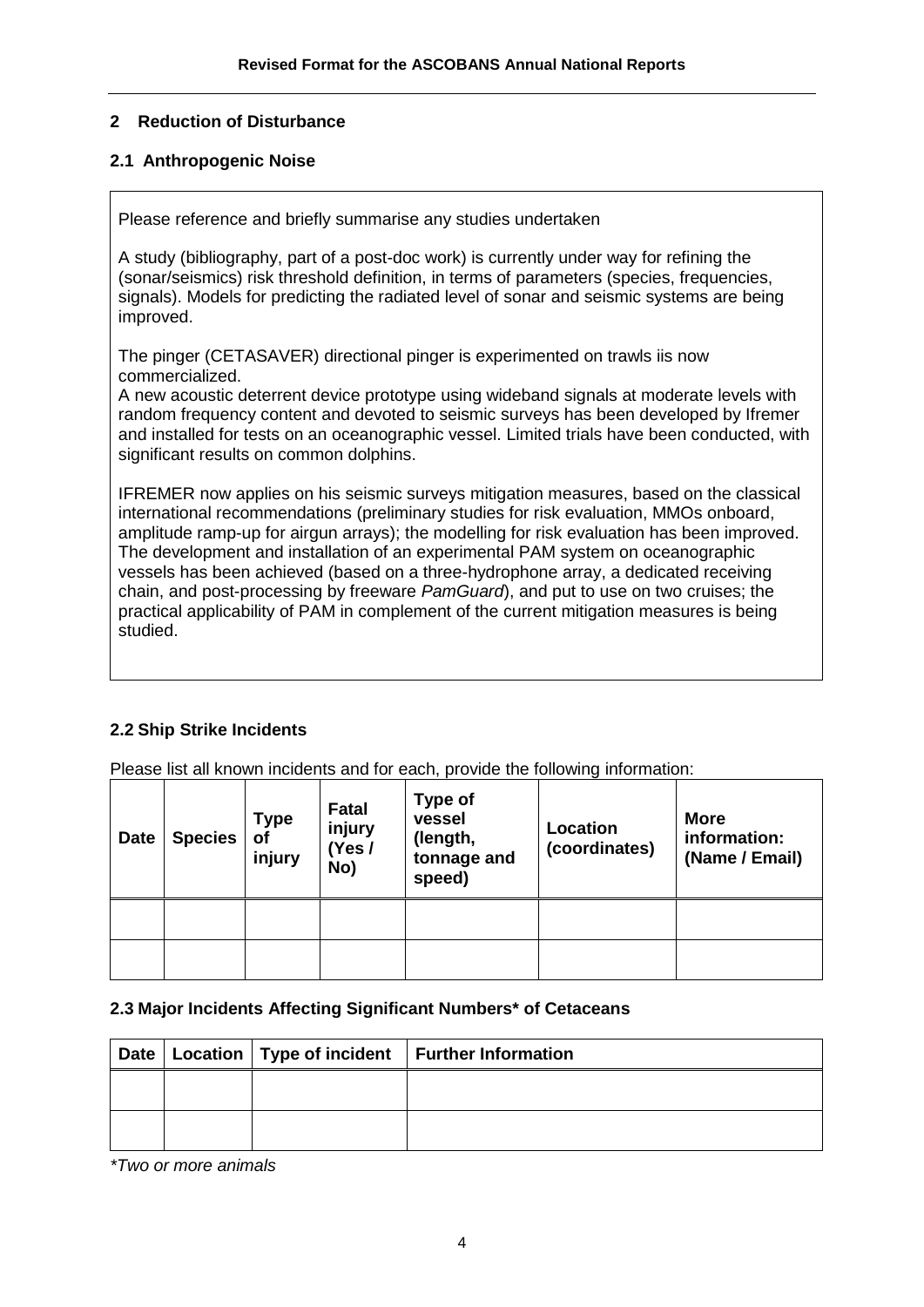### **2.4 Pollution and Hazardous Substances**

Please report on main types of pollution and hazardous substances (including source, location and observed effects on cetaceans). Please provide information on any new measures taken to reduce pollution likely to have an impact.

Transfer and bioaccumulation of heavy metals (mainly mercury and cadmium) in cetaceans (LIENs/ULR)

Work in partnership with the Marine Protected Area of the Iroise Sea, the University of Brest and Océanopolis and pollutants (TBT, lindane, fluorenten, indenopyren and BCB 153 has started)

### **2.5 Other Forms of Disturbance**

Please provide any other relevant information, e.g. relating to recreational activities affecting cetaceans.

### **3 Marine Protected Areas for Small Cetaceans**

Please provide any relevant information on measures taken to identify, implement and manage protected areas for cetaceans, including MPAs designated under the Habitats Directive and MPAs planned or established within the framework of OSPAR or HELCOM.

Between October 2008 and February 2010, 95 marine Natura 2000 sites have been designated by France.

Among all existing Natura 2000 sites in the ASCOBANS area, Bottlenose dolphin is present in 39 and Harbour porpoise in 37, both on the Channel and Atlantic coast. Council Management Plan of the Marine Protected Area in Iroise Sea (West Brittany) in progress.

National Agency for the Marine Protected Areas (Brest): work has been started for the creation of others MPA, through a national strategy

Please indicate where GIS data of the boundaries (and zoning, if applicable) can be obtained (contact email / website).

Agence des aires marines protégées **Président :** [Jérôme Bignon,](http://www.assemblee-nationale.fr/13/tribun/fiches_id/513.asp) député de la Somme **Directeur :** Olivier LAROUSSINIE **Adresse du siège et contact :** Agence des aires marines protégées 16 quai de la Douane 29229 Brest Cedex 2

standard : +33 (0)2 98 33 87 67 télécopie : +33 (0)2 98 33 87 77

**Ministère de l'Écologie, de l'Énergie du Développement durable et de la Mer**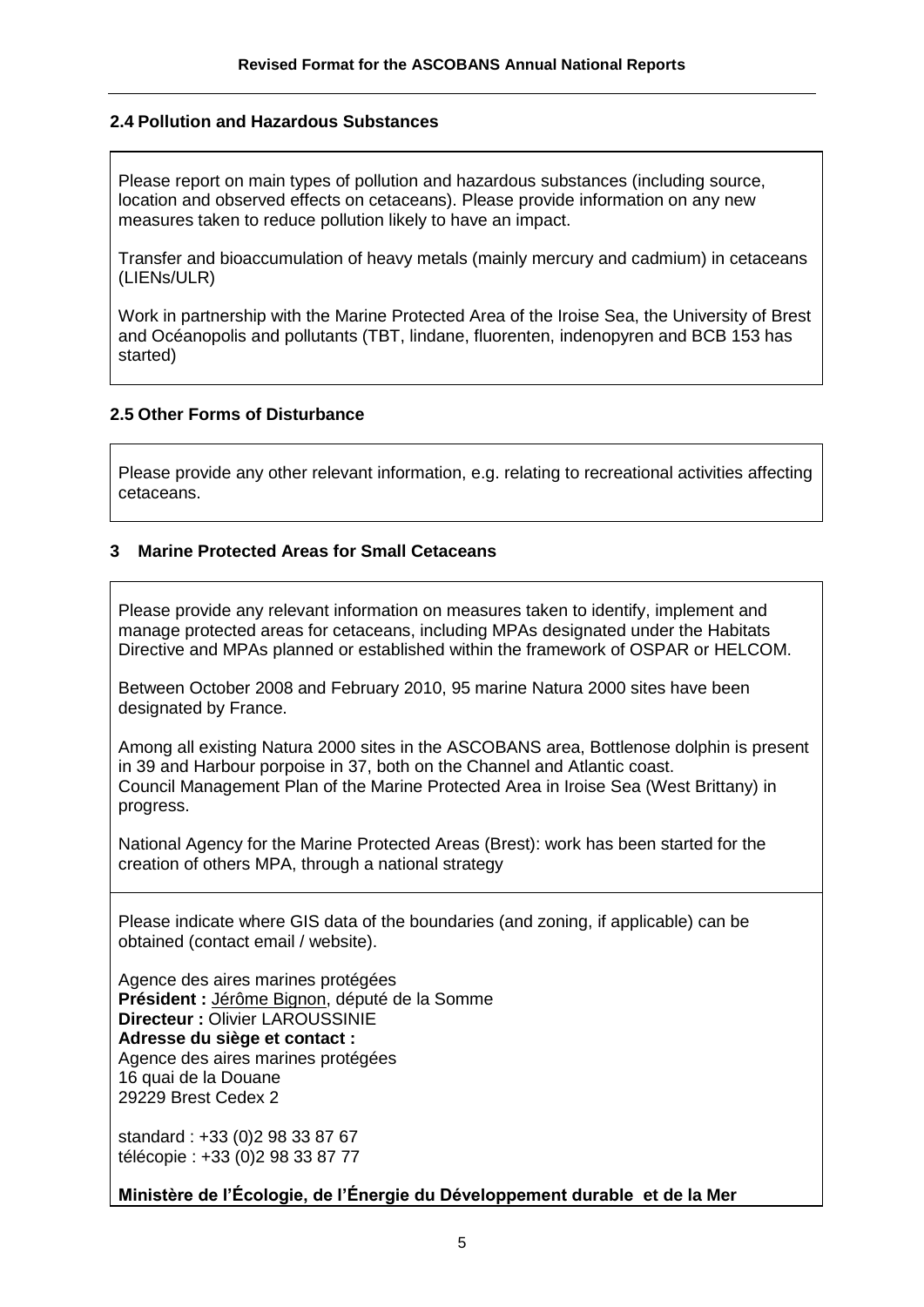Grande Arche Tour Pascal A et B 92055 La Défense CEDEX

Natura 2000 network : [charlotte.de-pins@developpement-durable.gouv.fr](mailto:charlotte.de-pins@developpement-durable.gouv.fr)

**Téléphone** tél : + 33 (01) 40 81 21 22

# *B. SURVEYS AND RESEARCH*

# **4.1 Overview of Research on Abundance, Distribution and Population Structure**

Please provide an brief summary of (and reference to) any national work.

Monitoring of the coastal group of bottlenose dolphins (Oceanopolis Brest in Iroise Sea), photo-identification, home range, population structure...

Photo identification of bottlenose dolphins of the Bay of Mont Saint Michel and Cotentin (GECC, GMN, AL Lark)

Boat surveys on cetaceans in the southern Bay of Biscay (GEFMA); relationship between cetacean populations and climate change (MNHN in the framework of a regional programme on the marine environment).

Data collection of opportunistic sightings (CRMM/ULR, GECC, GEFMA, Oceanopolis Brest).

Systematic boat survey of cetaceans in relation to oceanographic, planktonic and pelagic fish patterns in the Bay of Biscay (

PELGAS Program, Ifremer, CRMM/ULR : PELGAS spring survey carried out yearly on the continental shelf of the bay of Biscay: Pelagic fish, plankton, physical parameters and top predators are recorded simultaneously IBTS Program, Ifremer, CRMM/ULR: IBTS winter survey carried out yearly on the english channel area: Pelagic fish, plankton, physical parameters and top predators are recorded simultaneously

EVOHE:Program Ifremer, CRMM/ULR: EVOHE fall scientific fishing sampling carried out yearly on the bay of Biscay with top predators recorded on line transect.

Ferry observer surveys between Roscoff and Cork, Portsmouth and Santander (Oceanopolis Brest/Orca), using a standardized protocole.

Genetic study on harbour porpoise (collaboration between the university of Brest and Oceanopolis Brest).

Cetacean distributions and relative abundances were surveyed over the shelf of the Bay of Biscay (May) and English Channel (January) by CRMM/ULR in order to determine relative abundances, preferential habitats and relationships with distribution of small pelagic fish as determined by simultaneous acoustic survey carried out by Ifremer/ Instituto Español de Oceanografía (IEO) research vessel Thalassa. This survey followed a standardized protocol in use since 2003 in Bay of Biscay area (PELGAS survey) and since 2007 in the English Channel (IBTS survey) and since 2009 in the bay of Biscay in fall. In 2007 and 2008,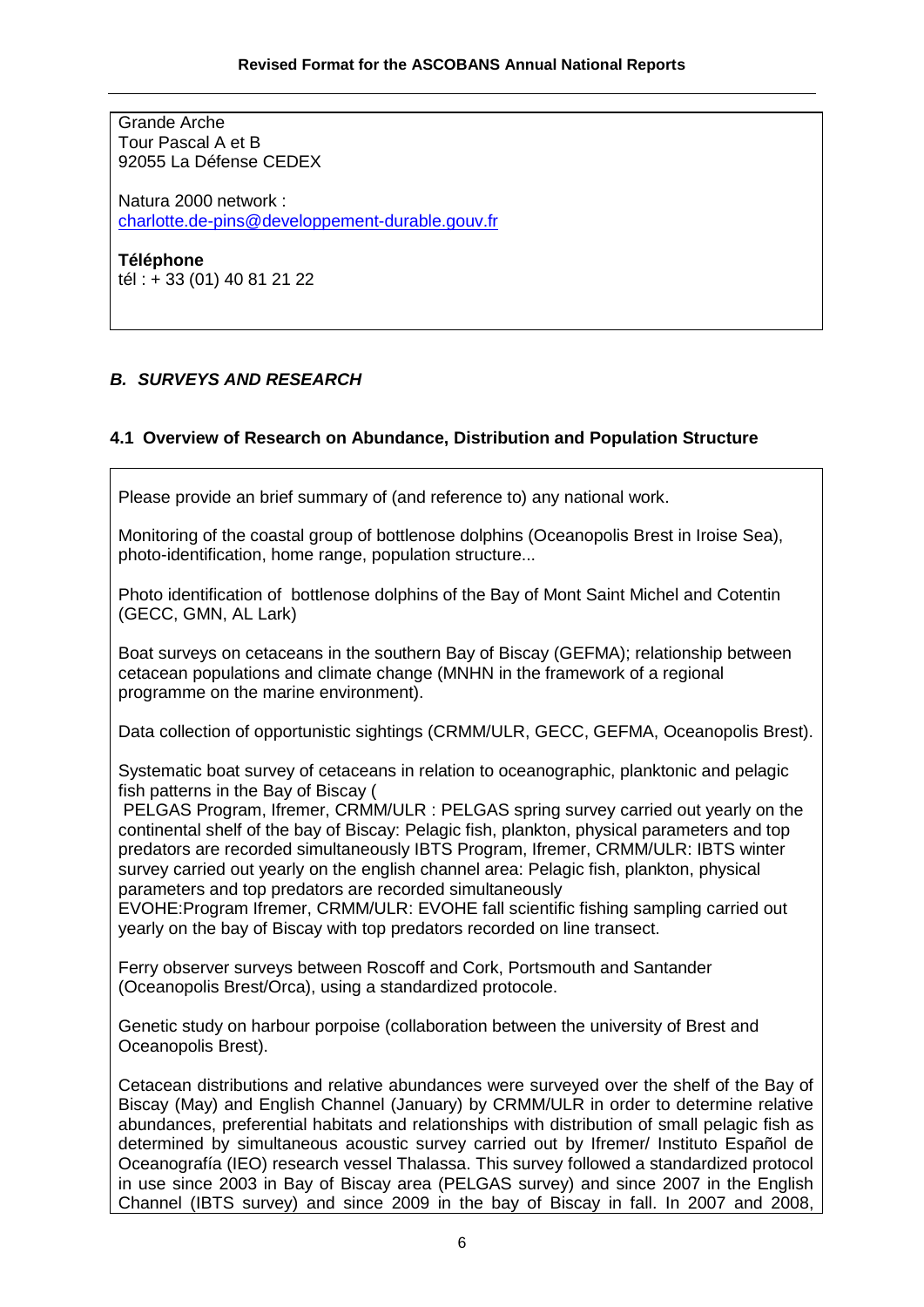collaboration between CRMM/ULR and the Centro Oceanográfico de Vigo (IEO) allowed data on cetacean distribution to be collected by using standardized protocol and same research vessel during April and September pelagic fish survey in the south of the Bay of Biscay (PELACUS survey).

Aerial surveys carried out by Oceanopolis Brest using line transect protocol to estimate the abundance and the seasonality of small cetaceans in Iroise sea (west Brittany)

### **4.2 New Technological Developments**

Please provide a brief summary of any relevant information

# **4.3 Other Relevant Research**

Please provide a brief summary of any relevant information

The French stranding network is nationally coordinated by CRMM/ULR (Centre de Recherche sur les Mammifères Marins, Université de La Rochelle) under an agreement with the Ministry in charge of the Environment. Local voluntary observers, generally under local supervision by various institutions or NGOs (Oceanopolis, GEFMA, GECC, GMN, OCEAM, CMNS, Picardie Nature, ONCFS…), have been trained to process stranded cetaceans under a common standardized protocol. An annual synthesis of all strandings reported in France is produced by CRMM/ULR. Statistics of stranding for the coast of France in 2008 indicate more than 800 cetaceans reported (2009 compilation not yet ready), data input in progress (CRMM/ULR and all National Stranding Scheme field correspondents). Stranding data provides information on mortality causes, demographic structure (age and reproductive status), diet (stomach content), trophic levels (stable isotopes) and subpopulation structure or movement pattern (stable isotopes, heavy metals and contaminants).

# *C. USE OF BY-CATCHES AND STRANDINGS*

### **5 Post-Mortem Research Schemes**

| Contact details of<br>research institutions /<br>focal point   | Centre de Recherche sur les Mammifères Marins, Université de<br>La Rochelle, La Rochelle CRMM/ULR willy.dabin@univ-Ir.fr                                                                                                                                                                                                                                                                                                                     |  |
|----------------------------------------------------------------|----------------------------------------------------------------------------------------------------------------------------------------------------------------------------------------------------------------------------------------------------------------------------------------------------------------------------------------------------------------------------------------------------------------------------------------------|--|
| Methodology used<br>(reference, e.g.<br>publication, protocol) | Standerdized protocol derived from ECS necropsy workshop<br>2005 (Jauniaux, T. Beans, C; and Dabin W. 2005. Stranding,<br>Necropsy and sampling: Collection data, sampling level end<br>techniques)                                                                                                                                                                                                                                          |  |
| Collection of samples<br>(type, preservation<br>method)        | Biodemographics samples: gonads (formalin) and teeth<br>(frozen)<br>Diet and feeding ecology: stomach contains (frozen) and<br>blubber fatty acids and stable isotope (frozen)<br>Genetics: skin and kidney (frozen and alcohol)<br>Toxicologic: heavy metal and POP's analysis on muscle, liver<br>and kidney (frozen with specific packaging)<br>Parasitology (alcohol)<br>Histopathology (formalin)<br>Bacteriology and virology (frozen) |  |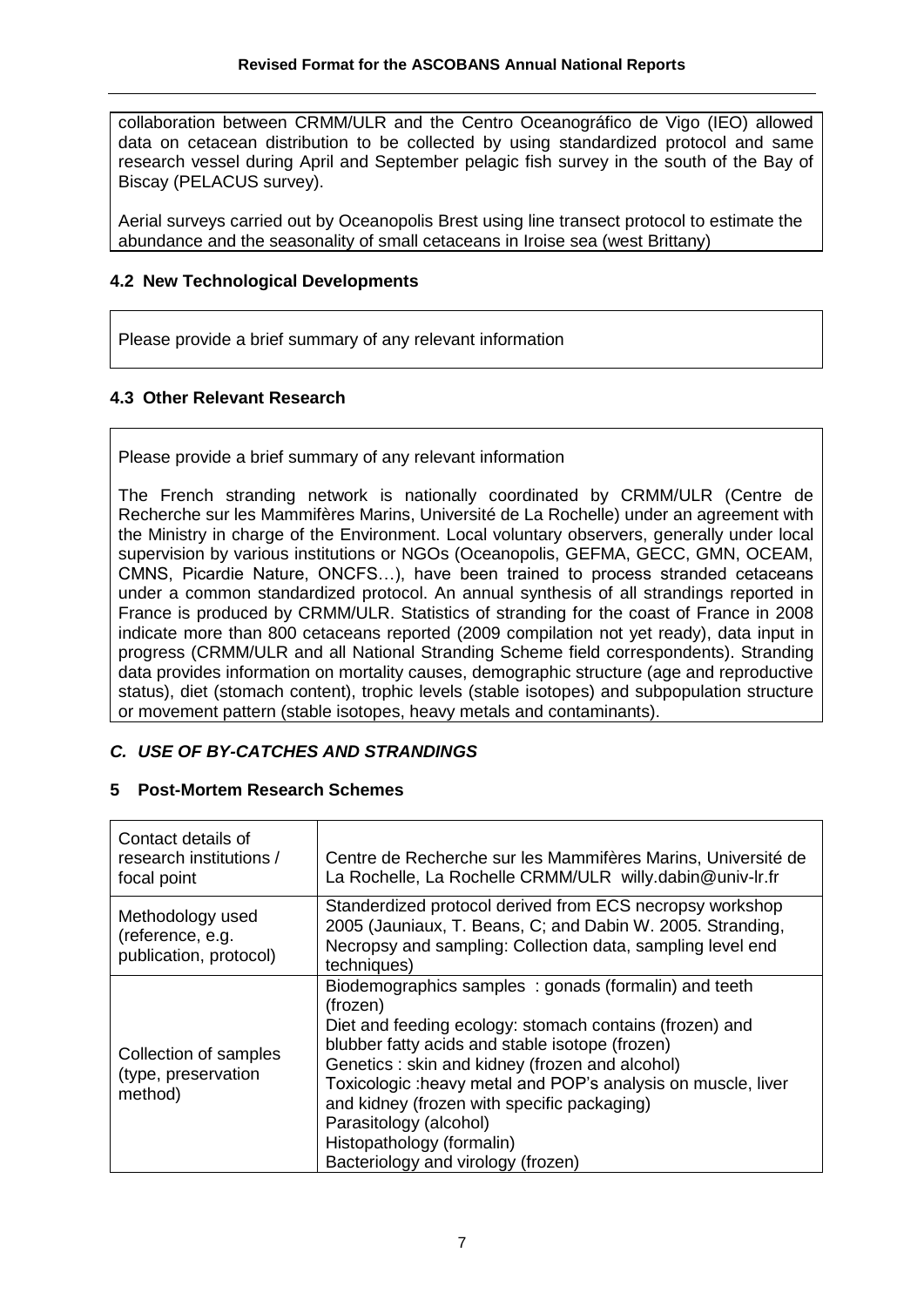| Database (Number of<br>data sets by species,<br>years covered, software<br>used, online access)                                     | Access 2000 data base since 1972 with 15517 stranding<br>recorded with 2689 individuals sampled |  |
|-------------------------------------------------------------------------------------------------------------------------------------|-------------------------------------------------------------------------------------------------|--|
| <b>Additional Information</b><br>(e.g. website addresses,<br>intellectual property<br>rights, possibility of a<br>central database) | http://crmm.univ-lr.fr/ with interactive stranding maps                                         |  |

# **5.1 Number of Necropsies Carried out in Reporting Period:**

| <b>Species</b>        | Recorded cause of death |
|-----------------------|-------------------------|
| Delphinus delphis     | 79 necropsies           |
| Phocoena phocoena     | 13                      |
| Stenella coeruleoalba | 5                       |
| Tursiops truncatus    | 5                       |
| Grampus griseus       | 2                       |
| Globicephala mela     | 6                       |
| Halichoerus grypus    | 2                       |
| Ziphius cavirostris   |                         |
| Hyperoodon ampulatus  |                         |
| Orcinus orca          |                         |
| Balaenoptera physalus |                         |
| Megaptera noveanglia  |                         |
|                       |                         |

Please provide any other relevant information on post-mortem / stranding schemes.

# *D. LEGISLATION*

# **6.1 Relevant New Legislation, Regulations and Guidelines**

Please provide any relevant information.